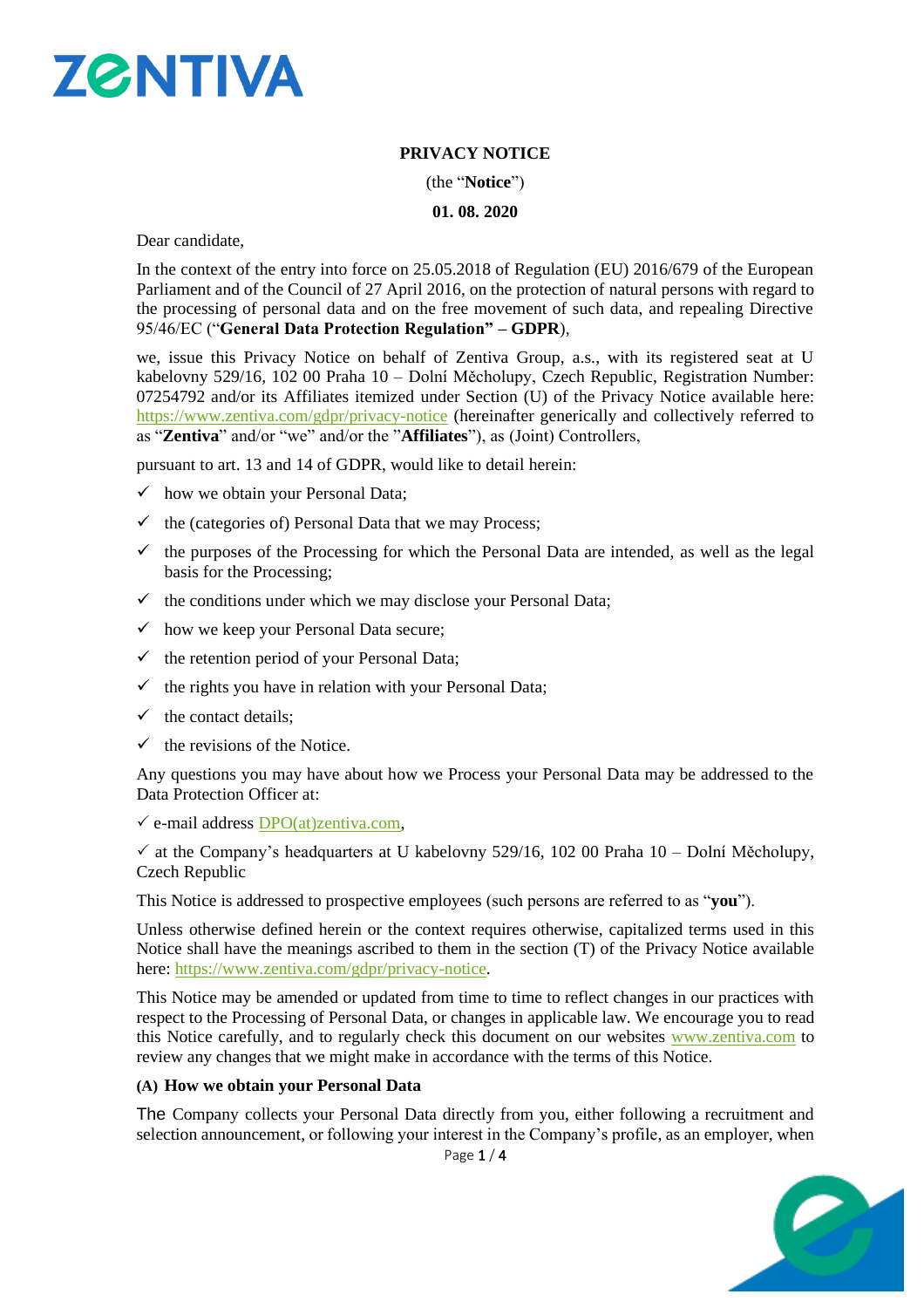

you voluntarily apply for a (vacant) position within our Company, either through an online job website, or through e-mail, or in person, during (an) interview(s).

Also, the Company may collect your Personal Data from third parties service providers, which render recruitment and selection services, upon our prior request or from the members of our personnel who recommend you.

#### **(B) The (categories of) Personal Data we may Process**

During the recruitment and selection process, the Company may Process the following categories of your Personal Data:

**Basic information**: name and surname; nationality / citizenship; date and place of birth; marital status; academic title; educational attainment (including date of graduation); function; work experience (including indication of previous employers and functions); work and residence permit number (if applicable); a statement of disability (if applicable); information on work capacity, eventually reduced work capacity (if applicable); foreign insurance information (if applicable); health insurance card number; driving license (if applicable).

- ✓ **Contact details**: personal phone number; personal e-mail address.
- ✓ **Support documentation of your application**: letter of intent; CV; certifications; any other document of the same type and nature.
- ✓ **Data displayed on your occupational medical certificate**: should the Company decide to declare your candidacy as successful and, therefore, make you an offer of employment, such offer is conditional on the results of the (medical and psychological) occupational examination you will have to take; therefore, the Company will thus Process any and all data displayed on your occupational medical certificate (e.g. name, address, date of birth, health insurance company, in/ability to work etc.).
- ✓ **Other Personal Data**: image (by means of our CCTV).

Except for the categories of Personal Data listed in the paragraph above, the Company may also Process other (categories of) Personal Data, depending on the information you make available to us, during the recruitment and selection process.

In order to perform the recruitment and selection process, we do not need any other Personal Data such as but not limited to: copy of your ID card; data on your health status (except for the possible disability or reduced work capacity statement or the data in the occupational medical certificate); criminal record; photo, which is why you are kindly required not to provide us with such Personal Data. Should you though provide us with such unrequested and unnecessary Personal Data, to the extent possible, we will either return them to you or destroy them, upon our sole option and with no prior notice, but with immediate effect.

### **(C) The purposes of the Processing for which the Personal Data are intended, as well as the legal basis for the Processing**

When Processing your Personal Data in connection with the below listed purposes, we may rely on one or more of the following legal grounds, as the case may be:

- ✓ **Consent**: We may Process your Personal Data pursuant to art. 6, para. (1) lit. a) of GDPR, where Processing is necessary for the purpose of the Company's human resources management (recruitment and selection) and we have obtained your implied consent to the Processing expressed through the voluntary submission of your application and / or by the voluntary (in)direct transmission of your Personal Data indicated under Section (B) above;
- ✓ **Legitimate interest**: We may Process your Personal Data pursuant to art. 6. para. (1) lit. f) of GDPR, where Processing is necessary for the purposes of the Company's legitimate interests, over which your interests or your fundamental rights or freedoms do not take precedence; these legitimate interests of Zentiva's are, in particular:

2

Page 2 / 4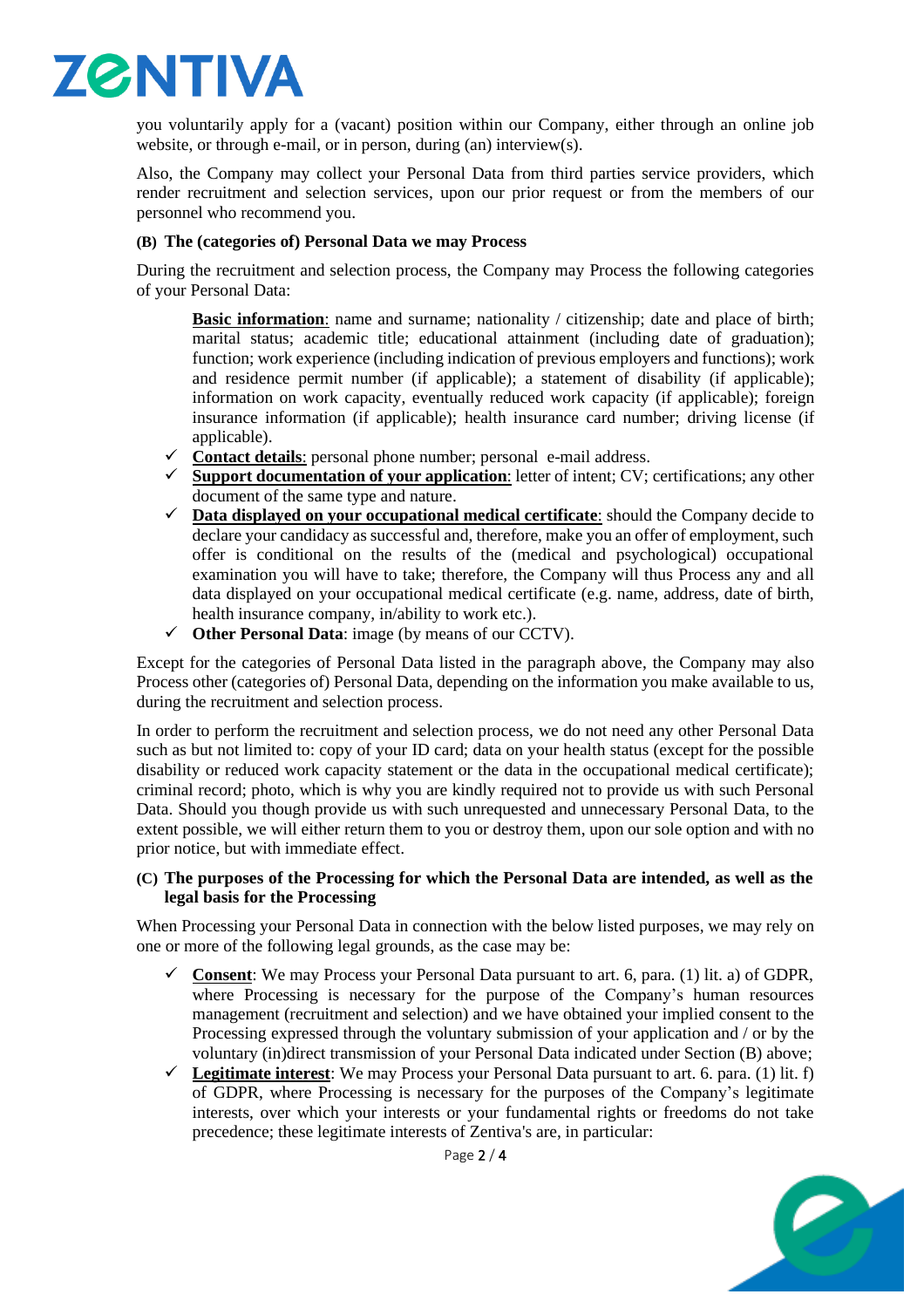

- recruitment and management of human resources, of occupational health and safety and of emergency situations;
- o managing and preparing internal reports, and conducting further research and/or analysis to determine our internal recruitment programs;
- o management of physical security and the protection of individuals and assets.

#### **(D) The conditions under which we may disclose your Personal Data**

We may disclose your Personal Data to other Affiliates within Zentiva, for legitimate business purposes, in accordance with applicable law. Information about Zentiva Affiliates that may have access to the Personal Data can be found under Section (U) of the Privacy Notice available here: <https://www.zentiva.com/gdpr/privacy-notice> .

In addition, we may disclose your Personal Data to:

- $\checkmark$  you and, where appropriate, your appointed representatives;
- $\checkmark$  operational services providers (e.g.: archiving and storage of the Company's physical archive; physical security; couriers; telecommunication etc.);
- $\checkmark$  central and / or local competent public institutions / authorities (e.g.: those competent in labour, fiscal / financial, qualification and / or authorization of specialized personnel, enforcement, courts, criminal investigation related matters);
- $\checkmark$  our consultants (e.g.: auditors, lawyers etc.);
- $\checkmark$  business partners, investors, assignees (current or potential) with a view to facilitate business asset transactions (which may include but not be limited to mergers, acquisitions, assignment of claims or sale of assets).

If we engage a third-party Processor to Process your Personal Data, the Processor will be subject to binding contractual obligations to: only Process your Personal Data in accordance with our prior written instructions and to take organizational and technical measures to protect the confidentiality and security of your Personal Data, together with any additional requirements under the applicable law.

If we Will transfer your Personal Data outside the European Union and / or European Economic Area, we will do so only with the observance of the legal provisions in force, by applying adequate security measures and notifying you if the case.

#### **(E) How we keep your Personal Data secure**

We have implemented reasonable technical and organizational security measures, designed to protect your Personal Data against accidental or unlawful destruction, loss, alteration, unauthorized disclosure, unauthorized access, and other unlawful or unauthorized forms of Processing, in accordance with applicable law.

Because the internet is an open system, the transmission of information *via* the Internet is not completely secure. Although we will implement all reasonable measures to protect your Personal Data, we cannot guarantee the security of your data transmitted to us using the Internet – any such transmission is at your own risk and you are responsible for ensuring that any Personal Data that you send to us is sent securely.

#### **(F) The retention period of your Personal Data**

In case you voluntarily apply for a (vacant) position within our Company, following a recruitment and selection process initiated by the Company, we will retain your Personal Data during the calendar year your application is being evaluated or for the applicable limitation periods (e.g. 3 years as of the receipt date of our communication in relation with our decision to decline your application) or for compliance with the archiving obligations imposed by applicable law.



Page 3 / 4